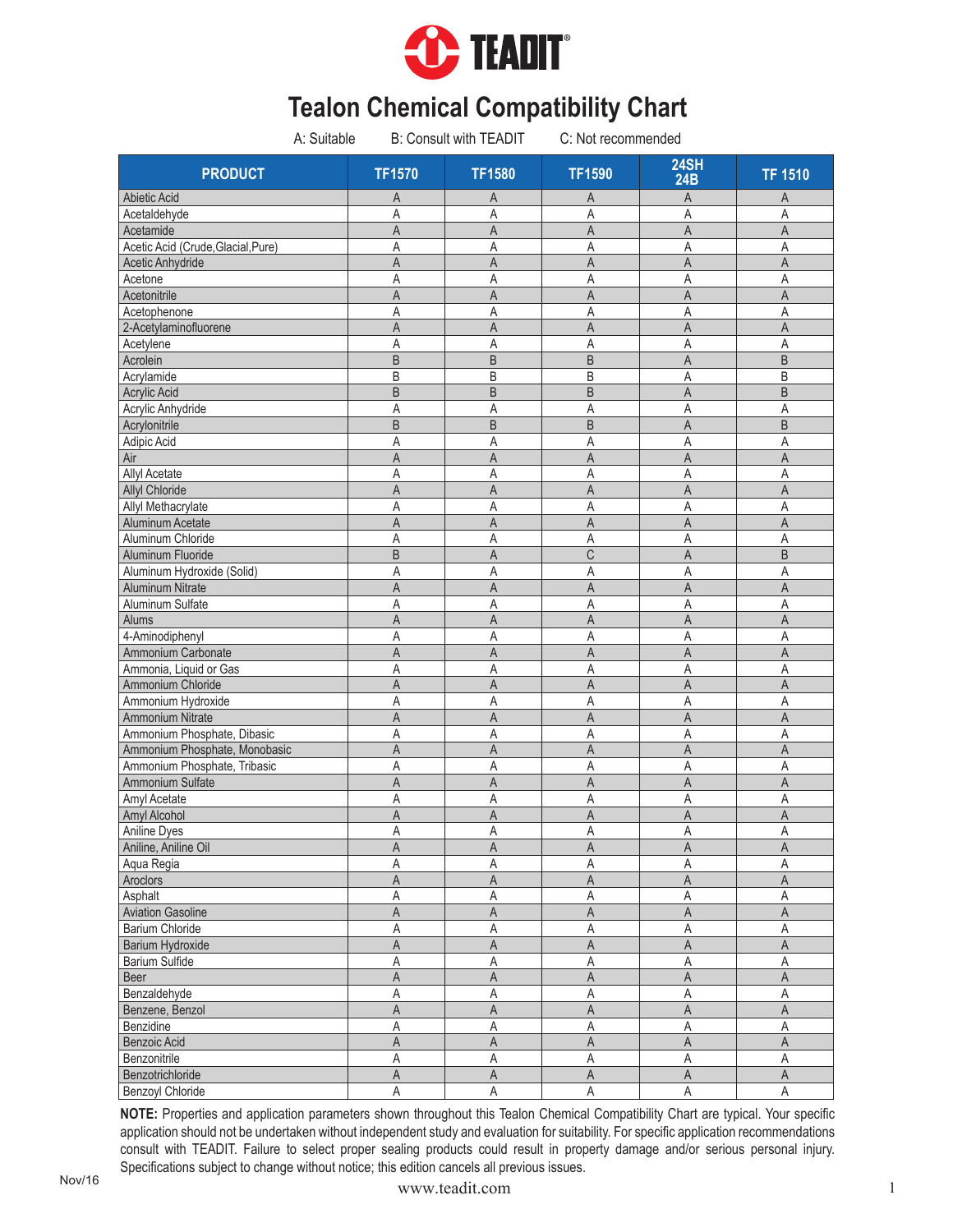

| A: Suitable                         |                | <b>B: Consult with TEADIT</b> | C: Not recommended |                           |                |
|-------------------------------------|----------------|-------------------------------|--------------------|---------------------------|----------------|
| <b>PRODUCT</b>                      | <b>TF1570</b>  | <b>TF1580</b>                 | <b>TF1590</b>      | <b>24SH</b><br><b>24B</b> | <b>TF 1510</b> |
| <b>Benzyl Alcohol</b>               | Α              | A                             | A                  | A                         | Α              |
| <b>Benzyl Chloride</b>              | Α              | A                             | A                  | A                         | A              |
| Beta-Propiolactone                  | A              | A                             | A                  | A                         | A              |
| Biphenyl                            | Α              | Α                             | Α                  | A                         | A              |
| Bis(2-chloroethyl)ether             | A              | $\overline{A}$                | A                  | A                         | $\overline{A}$ |
| Bis(2-ethylhexyl)phthalate          | Α              | Α                             | A                  | A                         | A              |
| Bis(chloromethyl)ether              | A              | A                             | A                  | A                         | A              |
| <b>Black Sulfate Liquor</b>         | B              | A                             | С                  | A                         | B              |
| <b>Blast Furnace Gas</b>            | A              | A                             | $\overline{A}$     | $\overline{A}$            | A              |
| Bleach (Sodium Hyprochlorite)       | A              | A                             | Α                  | A                         | A              |
| <b>Boiler Feed Water</b>            | A              | A                             | A                  | A                         | A              |
| Bórax                               | Α              | A                             | Α                  | A                         | A              |
| <b>Boric Acid</b>                   | A              | A                             | A                  | A                         | A              |
| Brine (Sodium Chloride)             | Α              | Α                             | Α                  | A                         | Α              |
| <b>Bromine</b>                      | Α              | A                             | A                  | A                         | A              |
| <b>Bromine Trifluoride</b>          | C              | C                             | С                  | C                         | $\mathsf C$    |
| Bromoform                           | A              | $\overline{A}$                | $\overline{A}$     | A                         | A              |
| Bromomethane                        | Α              | Α                             | Α                  | A                         | A              |
| <b>Butadiene</b>                    | B              | B                             | B                  | A                         | B              |
| <b>Butane</b>                       | Α              | A                             | Α                  | A                         | A              |
| 2-Butanone                          | A              | A                             | A                  | A                         | A              |
| <b>Butyl Acetate</b>                | Α              | Α                             | Α                  | Α                         | A              |
| Butyl Alcohol, Butanol              | A              | A                             | A                  | A                         | A              |
| <b>Butyl Methacrylate</b>           | B              | B                             | B                  | A                         | B              |
| <b>Butyric Acid</b>                 | A              | $\overline{A}$                | A                  | $\overline{\mathsf{A}}$   | $\mathsf{A}$   |
| Calcium Bisulfite                   | Α              | A                             | Α                  | A                         | Α              |
| Calcium Chloride                    | A              | A                             | A                  | $\overline{A}$            | $\mathsf A$    |
| Calcium Cyanamide                   | A              | Α                             | A                  | A                         | A              |
| Calcium Hydroxide                   | $\overline{A}$ | $\overline{A}$                | B                  | $\overline{A}$            | $\overline{A}$ |
| Calcium Hypochlorite                | Α              | Α                             | Α                  | A                         | Α              |
| Calcium Nitrate                     | A              | A                             | A                  | $\overline{A}$            | $\mathsf{A}$   |
| Calcium Sulphate                    | Α              | Α                             | A                  | A                         | Α              |
| Calflo AF                           | A              | A                             | A                  | A                         | A              |
| Calflo FG                           | A              | Α                             | A                  | A                         | Α              |
| Calflo HTF                          | A              | A                             | A                  | $\overline{A}$            | $\mathsf{A}$   |
| Calflo LT                           | Α              | A                             | Α                  | A                         | Α              |
| Cane Sugar Liquors                  | A              | A                             | A                  | A                         | A              |
| Caprolactam                         | Α              | Α                             | Α                  | Α                         | Α              |
| Captan                              | A              | $\mathsf A$                   | A                  | A                         | $\mathsf A$    |
| Carbaryl                            | $\mathsf A$    |                               | $\mathsf A$        |                           | $\mathsf A$    |
|                                     |                | A                             |                    | $\mathsf A$               |                |
| Carbolic Acid, Phenol               | Α              | $\mathsf A$                   | $\mathsf A$        | $\mathsf A$               | $\mathsf A$    |
| Carbon Dioxide, Dry or Wet          | Α              | Α                             | Α                  | Α                         | Α              |
| Carbon Disulfide<br>Carbon Monoxide | A              | A                             | A                  | $\overline{A}$            | A              |
|                                     | Α              | Α                             | Α                  | Α                         | A              |
| Carbon Tetrachloride                | A              | A                             | A                  | $\mathsf A$               | $\mathsf A$    |
| Carbonic Acid                       | Α              | Α                             | Α                  | Α                         | $\mathsf A$    |
| Carbonyl Sulfide                    | A              | $\mathsf A$                   | $\mathsf A$        | $\mathsf A$               | $\mathsf A$    |
| Castor Oil                          | Α              | $\mathsf A$                   | Α                  | A                         | $\mathsf A$    |
| Catechol                            | A              | $\mathsf A$                   | A                  | $\mathsf{A}$              | $\mathsf A$    |
| Cetane (Hexadecane)                 | Α              | A                             | Α                  | Α                         | Α              |
| China Wood Oil                      | A              | $\mathsf{A}$                  | A                  | $\mathsf A$               | $\overline{A}$ |
| Chloramben                          | A              | A                             | Α                  | A                         | A              |
| Chlordane                           | A              | $\overline{A}$                | A                  | $\mathsf A$               | $\mathsf A$    |
| Chlorinated Solvents, Dry or Wet    | А              | Α                             | Α                  | Α                         | Α              |
| Chlorine Dioxide                    | A              | A                             | A                  | $\overline{\mathsf{A}}$   | $\overline{A}$ |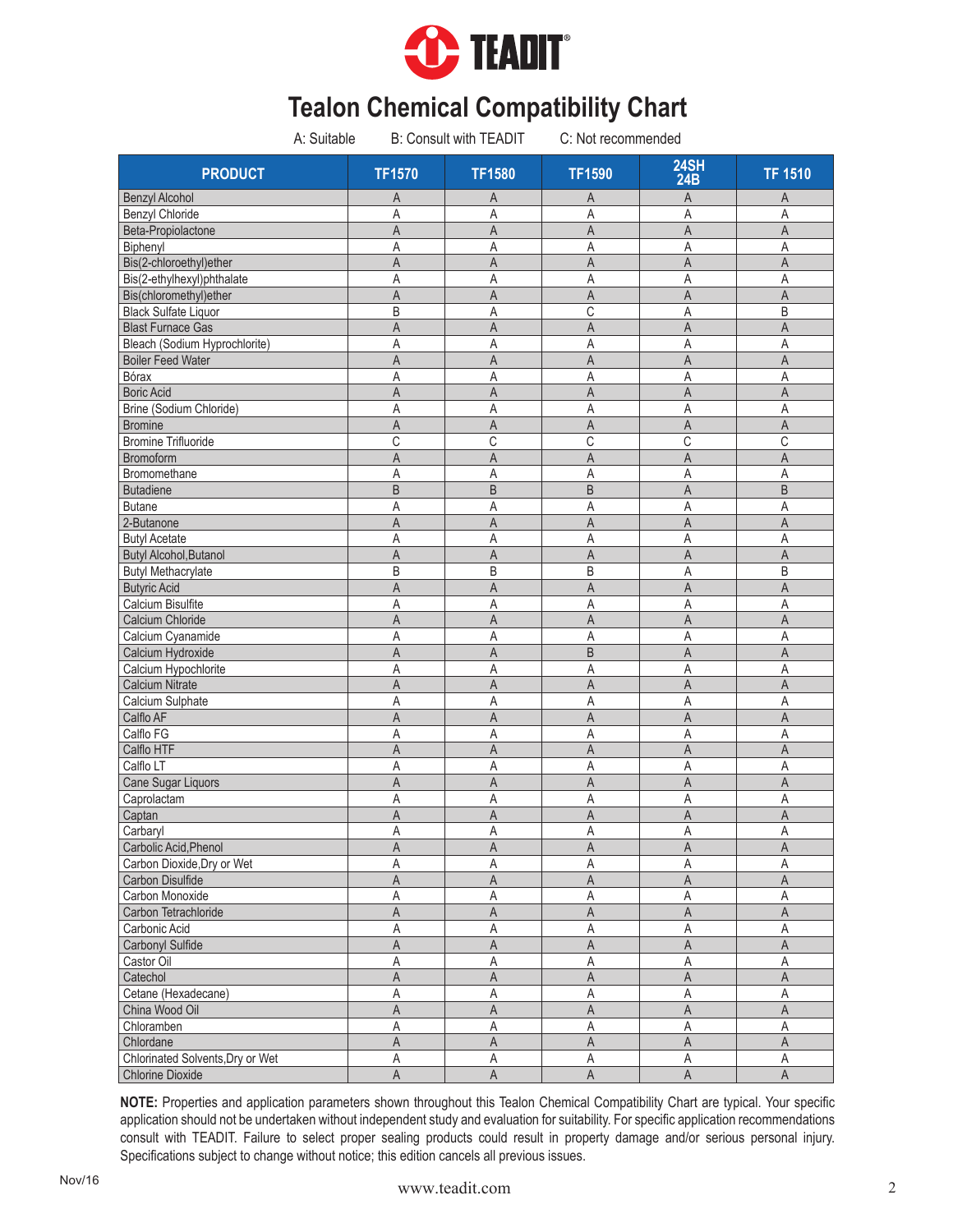

| A: Suitable                     |                         | <b>B: Consult with TEADIT</b> | C: Not recommended |                         |                         |
|---------------------------------|-------------------------|-------------------------------|--------------------|-------------------------|-------------------------|
| <b>PRODUCT</b>                  | <b>TF1570</b>           | <b>TF1580</b>                 | <b>TF1590</b>      | 24SH<br><b>24B</b>      | <b>TF 1510</b>          |
| <b>Chlorine Trifluoride</b>     | С                       | С                             | С                  | C                       | С                       |
| Chlorine, Dry or Wet            | A                       | A                             | A                  | $\overline{A}$          | A                       |
| Chloroacetic Acid               | A                       | Α                             | Α                  | Α                       | Α                       |
| 2-Chloroacetophenone            | A                       | $\mathsf A$                   | A                  | A                       | $\mathsf{A}$            |
| Chloroazotic Acid (Aqua Regia)  | Α                       | Α                             | Α                  | A                       | Α                       |
| Chlorobenzene                   | A                       | A                             | A                  | $\overline{A}$          | $\overline{A}$          |
| Chlorobenzilate                 | A                       | A                             | A                  | A                       | A                       |
| Chloroethane                    | A                       | A                             | A                  | $\overline{A}$          | $\overline{A}$          |
| Chloroethylene                  | A                       | Α                             | Α                  | A                       | A                       |
| Chloroform                      | A                       | A                             | A                  | $\overline{A}$          | $\mathsf{A}$            |
| Chloromethyl Methyl Ether       | A                       | Α                             | Α                  | Α                       | Α                       |
| Chloronitrous Acid (Aqua Regia) | A                       | A                             | A                  | $\overline{A}$          | $\mathsf{A}$            |
| Chloroprene                     | Α                       | Α                             | Α                  | Α                       | Α                       |
| Chlorosulfonic Acid             | A                       | A                             | A                  | A                       | $\mathsf{A}$            |
| <b>Chrome Plating Solutions</b> | B                       | Α                             | B                  | Α                       | B                       |
| Chromic Acid                    | $\overline{A}$          | $\overline{A}$                | $\overline{A}$     | $\overline{A}$          | $\overline{A}$          |
| Chromic Anhydride               | Α                       | Α                             | Α                  | A                       | A                       |
| Chromium Trioxide               | A                       | A                             | A                  | A                       | $\mathsf A$             |
| <b>Citric Acid</b>              | A                       | A                             | Α                  | Α                       | A                       |
| Coke Oven Gas                   | A                       | $\mathsf A$                   | A                  | A                       | A                       |
| Copper Acetate                  | Α                       | Α                             | Α                  | Α                       | A                       |
| Copper Chloride                 | A                       | A                             | A                  | A                       | A                       |
| Copper Sulfate                  | Α                       | Α                             | Α                  | A                       | A                       |
| Corn Oil                        | A                       | $\mathsf A$                   | A                  | $\mathsf A$             | $\mathsf{A}$            |
|                                 |                         |                               |                    |                         |                         |
| Cotton Seed Oil<br>Creosote     | Α<br>A                  | A<br>$\overline{A}$           | Α<br>A             | A<br>A                  | A<br>A                  |
|                                 |                         |                               |                    |                         |                         |
| Cresols, Cresylic Acid          | A                       | Α                             | Α                  | A                       | Α                       |
| Crotonic Acid                   | $\overline{A}$          | $\overline{A}$                | $\overline{A}$     | $\overline{A}$          | $\overline{A}$          |
| Crude Oil                       | A                       | A                             | Α                  | A                       | A                       |
| Cumene                          | A                       | $\overline{A}$                | A                  | A                       | $\mathsf{A}$            |
| Cyclohexane                     | A                       | Α                             | A                  | A                       | A                       |
| Cyclohexanol                    | $\overline{B}$          | B                             | B                  | B                       | B                       |
| Cyclohexanone                   | Α                       | Α                             | Α                  | A                       | A                       |
| 2,4-D, Salts and Esters         | A                       | A                             | A                  | A                       | A                       |
| <b>Detergent Solutions</b>      | B                       | Α                             | B                  | A                       | B                       |
| Diazomethane                    | A                       | A                             | A                  | $\overline{A}$          | $\mathsf{A}$            |
| Dibenzofuran                    | A                       | Α                             | Α                  | A                       | A                       |
| Dibenzylether                   | Α                       | A                             | A                  | A                       | A                       |
| 1,2-Dibromo-3-chloropropane     | Α                       | Α                             | Α                  | Α                       | Α                       |
| Dibromoethane                   | $\mathsf{A}$            | $\mathsf A$                   | $\sf A$            | $\mathsf A$             | $\overline{\mathsf{A}}$ |
| Dibutyl Phthalate               | Α                       | Α                             | Α                  | A                       | Α                       |
| <b>Dibutyl Sebacate</b>         | Α                       | Α                             | Α                  | Α                       | A                       |
| 1,4-Dichlorobenzene             | Α                       | $\mathsf A$                   | Α                  | А                       | Α                       |
| 3,3-Dichlorobenzidene           | Α                       | $\mathsf A$                   | $\mathsf A$        | $\overline{\mathsf{A}}$ | A                       |
| Dichloroethane (1,1 or 1,2)     | Α                       | Α                             | Α                  | $\mathsf A$             | $\mathsf A$             |
| Dichloroethyl Ether             | Α                       | A                             | Α                  | $\mathsf A$             | A                       |
| 1,1-Dichloroethylene            | B                       | $\sf B$                       | B                  | $\sf A$                 | B                       |
| Dichloromethane                 | A                       | $\mathsf A$                   | A                  | $\overline{\mathsf{A}}$ | $\mathsf A$             |
| 1,2-Dichloropropane             | Α                       | Α                             | Α                  | $\mathsf A$             | Α                       |
| 1,3-Dichloropropene             | A                       | $\mathsf A$                   | A                  | $\mathsf A$             | A                       |
| <b>Dichlorvos</b>               | Α                       | $\mathsf A$                   | Α                  | Α                       | Α                       |
| Diesel Oil                      | $\overline{A}$          | $\mathsf A$                   | A                  | $\overline{A}$          | $\overline{\mathsf{A}}$ |
| Diethanolamine                  | A                       | $\mathsf A$                   | Α                  | $\mathsf A$             | $\mathsf A$             |
| Diethyl Carbonate               | $\overline{\mathsf{A}}$ | $\mathsf A$                   | $\mathsf A$        | $\mathsf A$             | $\mathsf A$             |
| Diethyl Sulfate                 | A                       | A                             | A                  | A                       | $\mathsf A$             |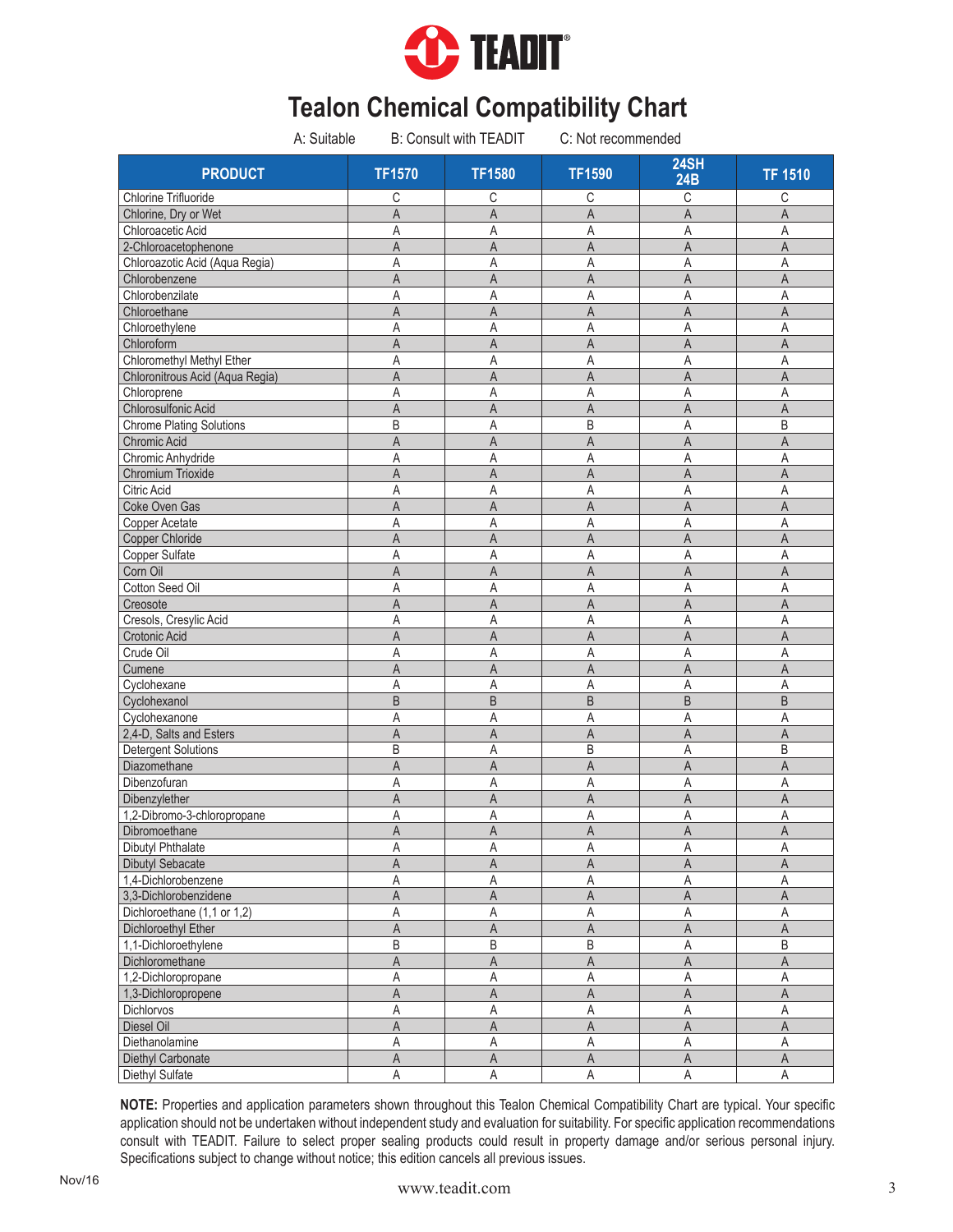

| A: Suitable                       |                         | <b>B: Consult with TEADIT</b> | C: Not recommended      |                         |                         |
|-----------------------------------|-------------------------|-------------------------------|-------------------------|-------------------------|-------------------------|
| <b>PRODUCT</b>                    | <b>TF1570</b>           | <b>TF1580</b>                 | <b>TF1590</b>           | 24SH<br>24B             | <b>TF 1510</b>          |
| 3,3-Dimethoxybenzidene            | Α                       | A                             | A                       | A                       | A                       |
| Dimethyl Carbamoyl Chloride       | A                       | A                             | Α                       | A                       | A                       |
| Dimethyl Ether                    | A                       | A                             | A                       | A                       | A                       |
| Dimethyl Hydrazine, Unsymmetrical | Α                       | A                             | Α                       | A                       | Α                       |
| Dimethyl Phthalate                | A                       | $\overline{A}$                | $\overline{A}$          | A                       | $\overline{A}$          |
| Dimethyl Sulfate                  | A                       | Α                             | Α                       | A                       | Α                       |
| Dimethylaminoazobenzene           | A                       | A                             | A                       | A                       | A                       |
| 3,3-Dimethylbenzidine             | A                       | Α                             | Α                       | A                       | A                       |
| Dimethylformamide                 | A                       | A                             | $\overline{A}$          | $\overline{A}$          | $\overline{A}$          |
| 4,6-Dinitro-o-Cresol and Salts    | A                       | A                             | A                       | A                       | A                       |
| 2,4-Dinitrophenol                 | A                       | A                             | A                       | A                       | A                       |
| 2,4-Dinitrotoluene                | Α                       | Α                             | Α                       | A                       | A                       |
| Dioxane                           | A                       | A                             | A                       | A                       | $\mathsf{A}$            |
| 1,2-Diphenylhydrazine             | Α                       | Α                             | Α                       | Α                       | A                       |
| Diphyl DT                         | Α                       | A                             | A                       | A                       | A                       |
| Dowfrost                          | Α                       | Α                             | Α                       | Α                       | A                       |
| Dowfrost HD                       | A                       | A                             | A                       | A                       | $\overline{A}$          |
| Dowtherm 4000                     | Α                       | A                             | Α                       | Α                       | A                       |
| Dowtherm A                        | A                       | A                             | A                       | A                       | A                       |
| Dowtherm E                        | A                       | A                             | A                       | Α                       | Α                       |
| Dowtherm G                        | A                       | A                             | A                       | A                       | A                       |
| Dowtherm HT                       | Α                       | Α                             | A                       | Α                       | A                       |
| Dowtherm J                        | A                       | A                             | A                       | $\mathsf A$             | $\overline{A}$          |
| Dowtherm Q                        | Α                       | A                             | Α                       | A                       | A                       |
| Dowtherm SR-1                     | A                       | $\mathsf{A}$                  | A                       | $\overline{A}$          | $\overline{A}$          |
| Epichlorohydrin                   | Α                       | A                             | A                       | Α                       | Α                       |
| 1,2-Epoxybutane                   | A                       | A                             | A                       | A                       | A                       |
| Ethane                            | A                       | Α                             | Α                       | A                       | Α                       |
| <b>Ethers</b>                     | A                       | $\mathsf{A}$                  | A                       | $\overline{A}$          | $\mathsf{A}$            |
| <b>Ethyl Acetate</b>              | Α                       | Α                             | Α                       | Α                       | Α                       |
| <b>Ethyl Acrylate</b>             | B                       | B                             | $\sf B$                 | $\overline{A}$          | B                       |
| Ethyl Alcohol                     | A                       | Α                             | Α                       | A                       | Α                       |
| <b>Ethyl Carbamate</b>            | A                       | A                             | A                       | $\overline{A}$          | $\overline{A}$          |
| <b>Ethyl Cellulose</b>            | Α                       | Α                             | Α                       | A                       | Α                       |
| <b>Ethyl Chloride</b>             | A                       | $\mathsf A$                   | A                       | $\mathsf A$             | $\mathsf{A}$            |
| <b>Ethyl Ether</b>                | Α                       | Α                             | Α                       | A                       | Α                       |
| <b>Ethyl Hexoate</b>              | A                       | A                             | A                       | $\overline{A}$          | A                       |
| Ethylbenzene                      | Α                       | Α                             | Α                       | Α                       | Α                       |
| Ethylene                          | $\overline{A}$          | $\mathsf A$                   | A                       | A                       | A                       |
| Ethylene Bromide                  | $\overline{\mathsf{A}}$ | $\mathsf A$                   | $\mathsf A$             | $\mathsf A$             | $\sf A$                 |
| Ethylene Dibromide                | A                       | $\mathsf A$                   | $\mathsf A$             | $\mathsf A$             | $\mathsf A$             |
| Ethylene Dichloride               | Α                       | Α                             | Α                       | Α                       | Α                       |
| Ethylene Glycol                   | A                       | $\mathsf A$                   | A                       | $\mathsf A$             | $\mathsf A$             |
| Ethylene Oxide                    | B                       | B                             | B                       | $\mathsf A$             | $\overline{B}$          |
| Ethylene Thiourea                 | A                       | $\mathsf A$                   | Α                       | $\mathsf A$             | $\mathsf A$             |
| Ethyleneimine                     | B                       | Α                             | B                       | $\mathsf A$             | $\sf B$                 |
| Ethylidine Chloride               | $\overline{\mathsf{A}}$ | $\mathsf A$                   | A                       | $\sf A$                 | $\overline{\mathsf{A}}$ |
| Ferric Chloride                   | Α                       | $\mathsf A$                   | $\mathsf A$             | $\mathsf A$             | $\mathsf A$             |
| Ferric Phosphate                  | $\mathsf{A}$            | $\mathsf A$                   | $\mathsf A$             | $\mathsf A$             | $\mathsf A$             |
| Ferric Sulfate                    | Α                       | $\mathsf A$                   | Α                       | $\mathsf A$             | Α                       |
| <b>Fluorine Dioxide</b>           | $\overline{\mathsf{C}}$ | $\overline{C}$                | $\overline{C}$          | $\overline{C}$          | $\overline{\mathbb{C}}$ |
| Fluorine, Gas                     | $\overline{C}$          | $\overline{C}$                | $\overline{\mathbb{C}}$ | $\overline{C}$          | $\overline{C}$          |
| Fluorine, Liquid                  | C                       | $\mathsf C$                   | С                       | $\overline{C}$          | $\overline{\mathbb{C}}$ |
| Formaldehyde                      | $\overline{A}$          | Α                             | Α                       | $\overline{A}$          | Α                       |
| Formamid                          | $\overline{A}$          | $\overline{\mathsf{A}}$       | $\overline{\mathsf{A}}$ | $\overline{\mathsf{A}}$ | $\overline{\mathsf{A}}$ |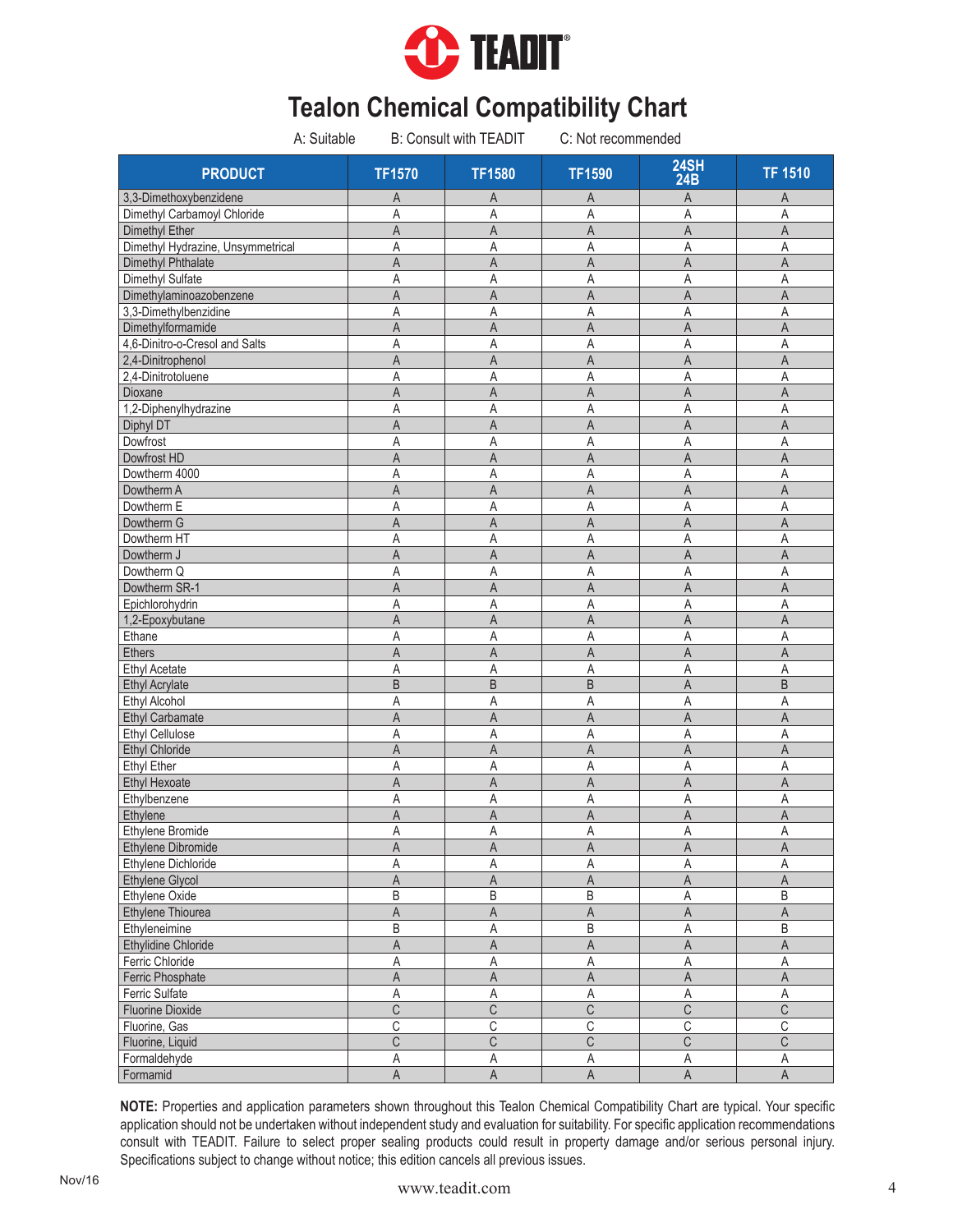

| A: Suitable                                  |                         | <b>B: Consult with TEADIT</b> | C: Not recommended |                         |                         |
|----------------------------------------------|-------------------------|-------------------------------|--------------------|-------------------------|-------------------------|
| <b>PRODUCT</b>                               | <b>TF1570</b>           | <b>TF1580</b>                 | <b>TF1590</b>      | 24SH<br>24B             | <b>TF 1510</b>          |
| Formic Acid                                  | Α                       | Α                             | Α                  | A                       | Α                       |
| Freon 12, Frigen 12, Arcton 12               | A                       | A                             | A                  | $\overline{A}$          | A                       |
| Freon 22, Frigen 22, Arcton 22               | A                       | Α                             | Α                  | Α                       | Α                       |
| Fuel Oil                                     | $\overline{A}$          | A                             | A                  | $\mathsf{A}$            | $\mathsf{A}$            |
| Fuel Oil, Acid                               | Α                       | A                             | Α                  | Α                       | Α                       |
| Furfural                                     | A                       | A                             | A                  | $\overline{A}$          | A                       |
| Gasoline, Refined                            | Α                       | Α                             | Α                  | A                       | A                       |
| Gasoline, Sour                               | A                       | A                             | A                  | $\overline{A}$          | A                       |
| Gelatin                                      | A                       | A                             | Α                  | A                       | Α                       |
| Generator Gas                                | A                       | A                             | A                  | A                       | $\overline{A}$          |
| Glucose                                      | Α                       | Α                             | Α                  | Α                       | Α                       |
| Glue, Protein Base                           | A                       | A                             | A                  | A                       | A                       |
| Glycerine, Glycerol                          | Α                       | Α                             | Α                  | Α                       | Α                       |
| Glycol                                       | A                       | A                             | A                  | $\mathsf{A}$            | A                       |
| Grain Alcohol                                | Α                       | Α                             | Α                  | Α                       | Α                       |
| Grease, Petroleum Base                       | $\overline{A}$          | A                             | A                  | $\overline{A}$          | $\overline{A}$          |
| Green Sulfate Liquor                         | B                       | A                             | C                  | Α                       | B                       |
| Heptachlor                                   | A                       | A                             | A                  | A                       | A                       |
| Heptane                                      | Α                       | A                             | Α                  | Α                       | Α                       |
| Hexachlorobenzene                            | A                       | A                             | $\mathsf{A}$       | $\mathsf A$             | A                       |
| Hexachlorobutadiene                          | Α                       | A                             | Α                  | Α                       | A                       |
| Hexachlorocyclopentadiene                    | A                       | A                             | A                  | A                       | A                       |
| Hexachloroethane                             | Α                       | Α                             | Α                  | Α                       | Α                       |
| Hexadecane                                   | A                       | $\mathsf{A}$                  | A                  | A                       | $\mathsf{A}$            |
| Hexamethylene Diisocyanate                   | A                       | Α                             | Α                  | Α                       | A                       |
| Hexamethylphosphoramide                      | A                       | A                             | A                  | A                       | A                       |
| Hexane                                       | Α                       | Α                             | Α                  | Α                       | A                       |
| Hexone                                       | $\overline{A}$          | $\mathsf{A}$                  | A                  | A                       | $\mathsf{A}$            |
| Hydraulic Oil, Mineral                       | A                       | Α                             | Α                  | A                       | A                       |
| Hydraulic Oil, Synthetic                     | A                       | A                             | A                  | A                       | A                       |
| Hydrazine                                    | Α                       | Α                             | Α                  | A                       | Α                       |
| Hydrobromic Acid                             | A                       | $\overline{A}$                | A                  | $\overline{A}$          | $\mathsf{A}$            |
| Hydrochloric Acid                            | A                       | A                             | Α                  | A                       | A                       |
| Hydrocyanic Acid                             | Α                       | A                             | Α                  | A                       | A                       |
| Hydrofluoric Acid, < 65% > 150°F             | С                       | A                             | С                  | A                       | C                       |
| Hydrofluoric Acid, = 150°F                   | $\overline{\text{C}}$   | A                             | $\mathsf C$        | $\overline{A}$          | $\mathsf C$             |
| Hydrofluoric Acid, 65% to Anhydrous, > 150°F | C                       | B                             | C                  | Α                       | C                       |
| Hydrofluoric Acid, Anhydrous                 | C                       | C                             | C                  | A                       | C                       |
| Hydrofluorosilicic Acid                      | С                       | Α                             | C                  | А                       | C                       |
| Hydrogen                                     | A                       | $\mathsf A$                   | $\mathsf A$        | $\mathsf A$             | $\mathsf A$             |
| Hydrogen Bromide                             |                         |                               |                    |                         |                         |
|                                              | Α                       | Α                             | Α                  | A                       | Α                       |
| Hydrogen chloride (dry)                      | Α                       | A                             | A                  | A                       | A                       |
| Hydrogen Fluoride                            | $\mathsf C$             | C                             | $\mathsf C$        | А                       | $\mathsf C$             |
| Hydrogen Peroxide, 10-90%                    | A                       | $\overline{\mathsf{A}}$       | $\mathsf A$        | $\overline{\mathsf{A}}$ | $\mathsf A$             |
| Hydrogen Sulfide, Dry or Wet                 | Α                       | A                             | Α                  | $\mathsf A$             | $\mathsf A$             |
| Hydroquinone                                 | A                       | $\mathsf A$                   | $\mathsf A$        | $\mathsf A$             | $\mathsf A$             |
| Iodine Pentafluoride                         | B                       | B                             | B                  | $\sf B$                 | B                       |
| lodomethane                                  | $\overline{\mathsf{A}}$ | $\mathsf A$                   | $\mathsf A$        | $\mathsf A$             | $\mathsf A$             |
| Isobutane                                    | Α                       | $\mathsf A$                   | Α                  | $\mathsf A$             | A                       |
| Isooctane                                    | A                       | A                             | Α                  | $\mathsf A$             | A                       |
| Isophorone                                   | Α                       | $\mathsf A$                   | $\mathsf A$        | $\mathsf A$             | $\mathsf A$             |
| <b>Isopropyl Alcohol</b>                     | $\overline{A}$          | $\overline{A}$                | $\overline{A}$     | $\overline{A}$          | $\overline{\mathsf{A}}$ |
| Jet Fuels (JP Types)                         | Α                       | A                             | Α                  | $\mathsf A$             | $\mathsf A$             |
| Kerosene                                     | $\overline{A}$          | $\mathsf A$                   | $\mathsf A$        | $\mathsf A$             | $\mathsf A$             |
| Lacquer Solvents                             | Α                       | A                             | A                  | $\mathsf A$             | $\mathsf A$             |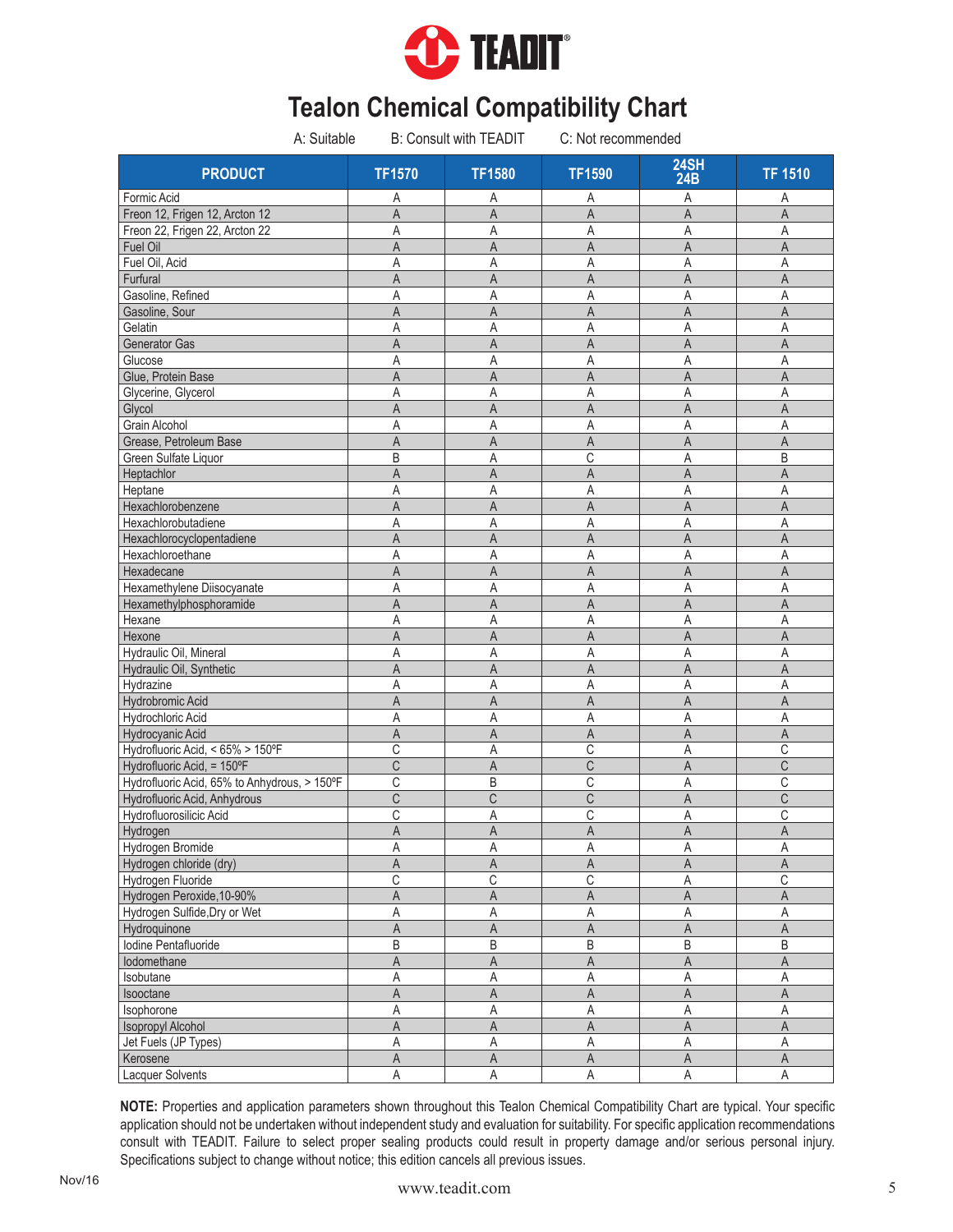

| A: Suitable                                  |                         | <b>B: Consult with TEADIT</b> | C: Not recommended      |                           |                         |
|----------------------------------------------|-------------------------|-------------------------------|-------------------------|---------------------------|-------------------------|
| <b>PRODUCT</b>                               | <b>TF1570</b>           | <b>TF1580</b>                 | <b>TF1590</b>           | <b>24SH</b><br><b>24B</b> | <b>TF 1510</b>          |
| Lacquers                                     | Α                       | Α                             | Α                       | A                         | A                       |
| Lactic Acid, Above 150°F                     | A                       | A                             | Α                       | A                         | A                       |
| Lactic Acid, 150°F and below                 | A                       | A                             | A                       | A                         | $\mathsf A$             |
| <b>Lead Acetate</b>                          | Α                       | A                             | Α                       | A                         | $\mathsf A$             |
| Lead Arsenate                                | A                       | $\overline{A}$                | A                       | $\overline{A}$            | $\mathsf A$             |
| Lime Saltpeter (Calcium Nitrates)            | A                       | A                             | A                       | A                         | A                       |
| Lindane                                      | A                       | A                             | A                       | A                         | $\overline{A}$          |
| Linseed Oil                                  | Α                       | Α                             | A                       | A                         | Α                       |
| Liquefied petroleum gas                      | A                       | $\overline{A}$                | $\overline{A}$          | $\overline{A}$            | $\mathsf A$             |
| Lithium Bromide                              | A                       | A                             | Α                       | A                         | Α                       |
| Lithium, Elemental                           | C                       | C                             | C                       | A                         | C                       |
| Lubricating Oils, Refined                    | Α                       | A                             | Α                       | A                         | A                       |
| Lubricating Oils, Sour                       | A                       | A                             | A                       | A                         | A                       |
| Lubricating Oils, Mineral or Petroleum Types | Α                       | Α                             | Α                       | Α                         | A                       |
| Lye                                          | B                       | B                             | C                       | A                         | B                       |
| Magnesium Chloride                           | A                       | Α                             | Α                       | Α                         | Α                       |
| Magnesium Hydroxide                          | A                       | A                             | A                       | A                         | A                       |
| Magnesium Sulfate                            | Α                       | Α                             | Α                       | A                         | A                       |
| Maleic Acid                                  | Α                       | A                             | Α                       | A                         | $\mathsf{A}$            |
| Maleic Anhydride                             | Α                       | A                             | Α                       | $\mathsf{A}$              | A                       |
| Mercuric Chloride                            | A                       | A                             | A                       | $\overline{A}$            | $\mathsf A$             |
| Mercury                                      | Α                       | Α                             | Α                       | Α                         | A                       |
| Methane                                      | A                       | A                             | A                       | A                         | A                       |
| Methanol, Methyl Alcohol                     | Α                       | Α                             | Α                       | A                         | $\mathsf A$             |
| Methoxychlor                                 | A                       | A                             | $\overline{A}$          | $\overline{A}$            | $\mathsf{A}$            |
| Methyl Alcohol                               | Α                       | Α                             | Α                       | Α                         | A                       |
| <b>Methyl Bromide</b>                        | A                       | A                             | A                       | $\mathsf A$               | $\overline{A}$          |
| Methyl Chloride                              | Α                       | Α                             | Α                       | Α                         | Α                       |
| Methyl Chloroform                            | A                       | A                             | A                       | $\overline{A}$            | $\mathsf A$             |
| Methyl Ethyl Ketone                          | Α                       | Α                             | Α                       | Α                         | $\mathsf A$             |
| Methyl Hydrazine                             | A                       | A                             | A                       | $\overline{A}$            | $\mathsf A$             |
| Methyl lodide                                | A                       | A                             | A                       | A                         | A                       |
| Methyl Isobutyl Ketone (MIBK)                | A                       | A                             | A                       | A                         | A                       |
| Methyl Isocyanate                            | Α                       | Α                             | Α                       | Α                         | A                       |
| Methyl Methacrylate                          | B                       | $\sf B$                       | B                       | $\overline{A}$            | B                       |
| Methyl Tert.Butyl Ether (MTBE)               | A                       | A                             | Α                       | Α                         | Α                       |
| Methylacrylic Acid                           | A                       | A                             | A                       | $\overline{A}$            | $\mathsf A$             |
| 2-Methylaziridine                            | B                       | Α                             | B                       | Α                         | B                       |
| 4,4 Methylene Bis (2-chloroaniline)          | A                       | A                             | $\overline{A}$          | A                         | A                       |
| Methylene Chloride                           | A                       | A                             | $\mathsf A$             | $\mathsf A$               | $\mathsf A$             |
| 4,4-Methylene Dianiline                      | A                       | $\mathsf A$                   | $\mathsf A$             | $\mathsf A$               | $\mathsf A$             |
| Methylene Diphenyldiisocyanate               | Α                       | Α                             | Α                       | Α                         | Α                       |
| Milk                                         | A                       | A                             | A                       | $\mathsf A$               | $\mathsf A$             |
| Mineral Oils                                 | Α                       | A                             | Α                       | $\overline{A}$            | $\mathsf A$             |
| Mobiltherm 600                               | Α                       | $\mathsf A$                   | Α                       | $\mathsf A$               | $\mathsf A$             |
| Mobiltherm 603                               | Α                       | A                             | Α                       | $\mathsf A$               | $\mathsf A$             |
|                                              |                         |                               |                         | $\sf A$                   | $\mathsf A$             |
| Mobiltherm 605                               | A<br>Α                  | A<br>A                        | A                       | A                         | $\mathsf A$             |
| Mobiltherm Light                             | C                       | $\mathsf C$                   | Α                       | $\mathsf C$               | $\overline{\mathbb{C}}$ |
| Molten Alkali Metals                         |                         |                               | C                       |                           |                         |
| Monomethylamine                              | Α                       | $\mathsf A$                   | Α                       | Α                         | Α                       |
| MultiTherm 100                               | $\overline{\mathsf{A}}$ | $\overline{A}$                | A                       | $\overline{A}$            | $\overline{A}$          |
| MultiTherm 503                               | A                       | Α                             | Α                       | A                         | $\overline{A}$          |
| MultiTherm IG-2                              | Α                       | $\mathsf A$                   | A                       | $\mathsf A$               | $\mathsf A$             |
| MultiTherm PG-1                              | Α                       | Α                             | Α                       | $\overline{A}$            | Α                       |
| Muriatic Acid                                | $\overline{\mathsf{A}}$ | $\overline{A}$                | $\overline{\mathsf{A}}$ | $\overline{\mathsf{A}}$   | $\overline{A}$          |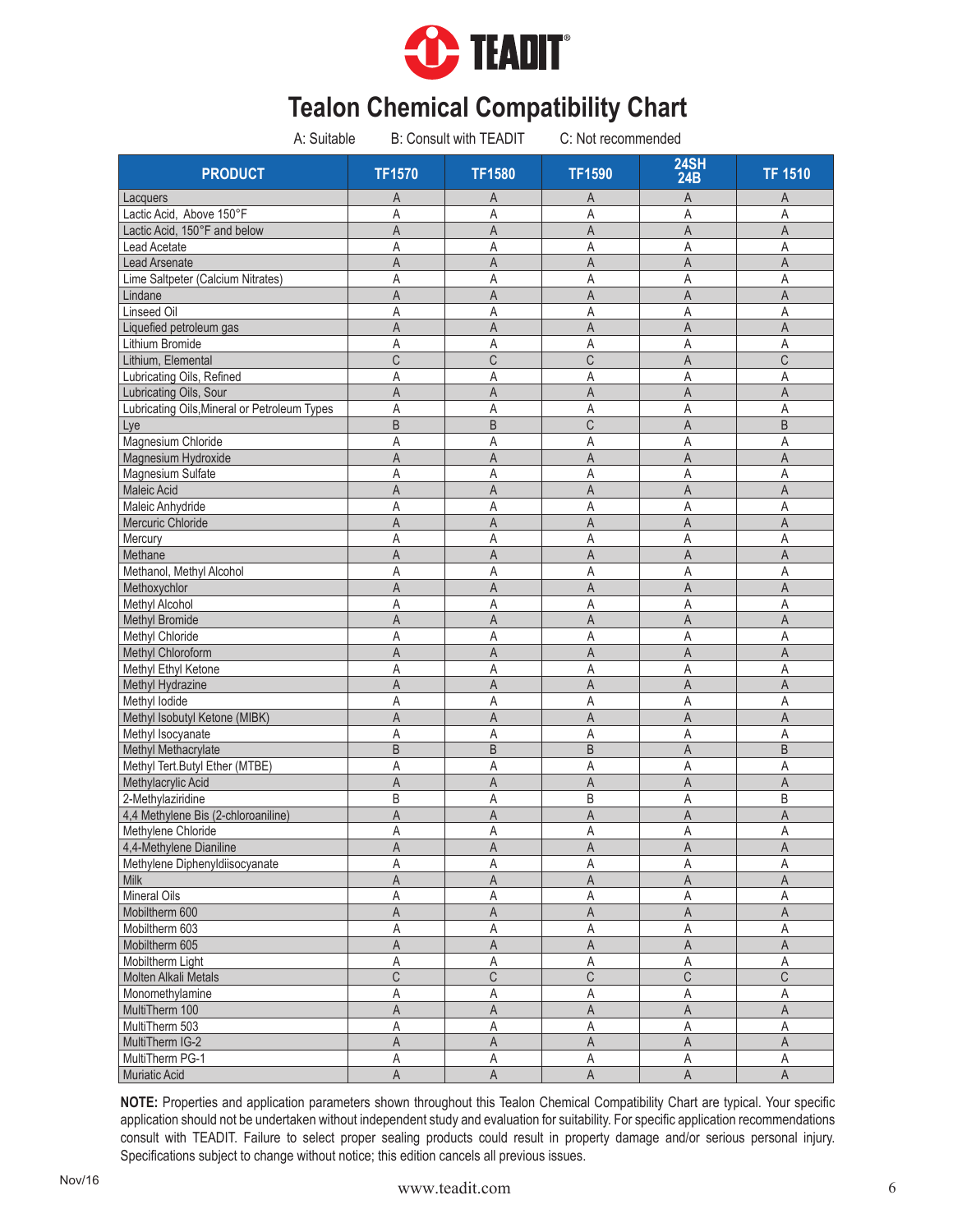

| A: Suitable                           |                | <b>B: Consult with TEADIT</b> | C: Not recommended      |                           |                         |
|---------------------------------------|----------------|-------------------------------|-------------------------|---------------------------|-------------------------|
| <b>PRODUCT</b>                        | <b>TF1570</b>  | <b>TF1580</b>                 | <b>TF1590</b>           | <b>24SH</b><br><b>24B</b> | <b>TF 1510</b>          |
| N,N-Diethylaniline                    | Α              | Α                             | Α                       | Α                         | Α                       |
| N,N-Dimethyl Aniline                  | $\overline{A}$ | $\overline{A}$                | $\overline{A}$          | A                         | $\overline{A}$          |
| Naphtha                               | A              | Α                             | Α                       | A                         | Α                       |
| Naphthalene                           | A              | A                             | $\overline{A}$          | $\overline{A}$            | A                       |
| Naphthols                             | Α              | A                             | Α                       | A                         | A                       |
| <b>Natural Gas</b>                    | A              | A                             | A                       | A                         | $\mathsf{A}$            |
| n-Butyl Amine                         | Α              | A                             | A                       | Α                         | A                       |
| Nickel Chloride                       | A              | A                             | A                       | $\overline{A}$            | A                       |
| <b>Nickel Sulfate</b>                 | Α              | A                             | A                       | A                         | Α                       |
| Nitric Acid, Above 0,3                | A              | A                             | A                       | A                         | $\mathsf{A}$            |
| Nitric Acid, Crude                    | Α              | Α                             | Α                       | Α                         | Α                       |
| Nitric Acid, Less than 0,3            | A              | A                             | A                       | A                         | A                       |
| Nitric Acid, Red Fuming               | Α              | Α                             | Α                       | Α                         | Α                       |
| 2-Nitro-2-Methyl Propanol             | A              | $\overline{A}$                | A                       | $\overline{A}$            | $\mathsf{A}$            |
| Nitrobenzene                          | Α              | Α                             | Α                       | Α                         | Α                       |
| 4-Nitrobiphenyl                       | A              | $\mathsf A$                   | $\overline{A}$          | $\overline{A}$            | $\mathsf A$             |
| 2-Nitro-Butanol                       | Α              | A                             | Α                       | Α                         | Α                       |
| Nitrocalcite (Calcium Nitrate)        | A              | A                             | A                       | $\overline{A}$            | $\mathsf A$             |
| Nitrogen                              | Α              | Α                             | Α                       | Α                         | A                       |
| Nitrogen Tetroxide                    | A              | A                             | A                       | $\overline{A}$            | $\mathsf A$             |
| Nitrohydrochloric Acid (Aqua Regia)   | A              | Α                             | Α                       | A                         | A                       |
| Nitromethane                          | A              | A                             | A                       | A                         | A                       |
| Nitromuriatic Acid (Aqua Regia)       | Α              | Α                             | Α                       | A                         | A                       |
| 4-Nitrophenol                         | A              | $\mathsf{A}$                  | $\overline{A}$          | $\overline{A}$            | A                       |
| 2-Nitropropane                        | A              | A                             | A                       | A                         | A                       |
| N-Methyl-2-Pyrrolidone                | A              | $\overline{A}$                | A                       | A                         | $\mathsf{A}$            |
| N-Nitrosodimethylamine                | Α              | Α                             | Α                       | A                         | Α                       |
| N-Nitrosomorpholine                   | $\overline{A}$ | $\overline{A}$                | A                       | $\overline{A}$            | $\overline{A}$          |
| N-Nitroso-N-Methylurea                | Α              | A                             | A                       | A                         | A                       |
| N-Octadecyl Alcohol                   | A              | $\overline{A}$                | A                       | A                         | A                       |
| Norge Niter (Calcium Nitrate)         | Α              | A                             | A                       | A                         | A                       |
| Norwegian Saltpeter (Calcium Nitrate) | A              | $\overline{A}$                | $\overline{A}$          | $\overline{A}$            | $\overline{A}$          |
| o-Anisidine                           | A              | A                             | A                       | A                         | A                       |
| Octane                                | A              | A                             | A                       | A                         | A                       |
| o-Dichlorobenzene                     | A              | A                             | Α                       | A                         | Α                       |
| Oil, Petroleum                        | A              | A                             | A                       | $\overline{A}$            | $\mathsf{A}$            |
| Oils, Animal and Vegetable            | Α              | A                             | Α                       | A                         | A                       |
| Oleic Acid                            | Α              | A                             | A                       | A                         | A                       |
| Oleum                                 | B              | C                             | A                       | Α                         | B                       |
| Orthodichlorobenzene                  | $\overline{B}$ | $\mathsf A$                   | A                       | $\mathsf{A}$              | B                       |
| o-Toluidine                           | Α              | Α                             | Α                       | Α                         | Α                       |
| Oxalic Acid                           | B              | A                             | Α                       | A                         | B                       |
| Oxygen, Gas                           | $A^*$          | $A^*$                         | A*                      | $\mathsf{A}^{\,\star}$    | $\mathsf{A}^{\,\star}$  |
| Ozone                                 | $\mathsf A$    | $\mathsf A$                   | A                       | $\mathsf A$               | A                       |
| Palmitic Acid                         | Α              | A                             | Α                       | Α                         | $\mathsf A$             |
| Paraffin                              | Α              | A                             | A                       | A                         | A                       |
| Paratherm HE                          | Α              | $\mathsf A$                   | A                       | A                         | $\mathsf A$             |
| Paratherm NF                          | A              | $\mathsf A$                   | A                       | $\mathsf A$               | $\mathsf A$             |
| Parathion                             | Α              | $\mathsf A$                   | Α                       | A                         | $\mathsf A$             |
| Paraxylene                            | Α              | $\mathsf A$                   | Α                       | A                         | A                       |
| Pentachloronitrobenzene               | Α              | A                             | A                       | A                         | A                       |
| Pentachlorophenol                     | $\overline{A}$ | $\overline{A}$                | $\overline{\mathsf{A}}$ | $\overline{\mathsf{A}}$   | $\overline{A}$          |
| Pentane                               | Α              | Α                             | Α                       | A                         | Α                       |
| Perchloric Acid                       | $\overline{A}$ | $\overline{\mathsf{A}}$       | $\overline{\mathsf{A}}$ | $\overline{\mathsf{A}}$   | $\overline{\mathsf{A}}$ |

#### **\* Order as Unbranded and Cleaned for Oxygen Service**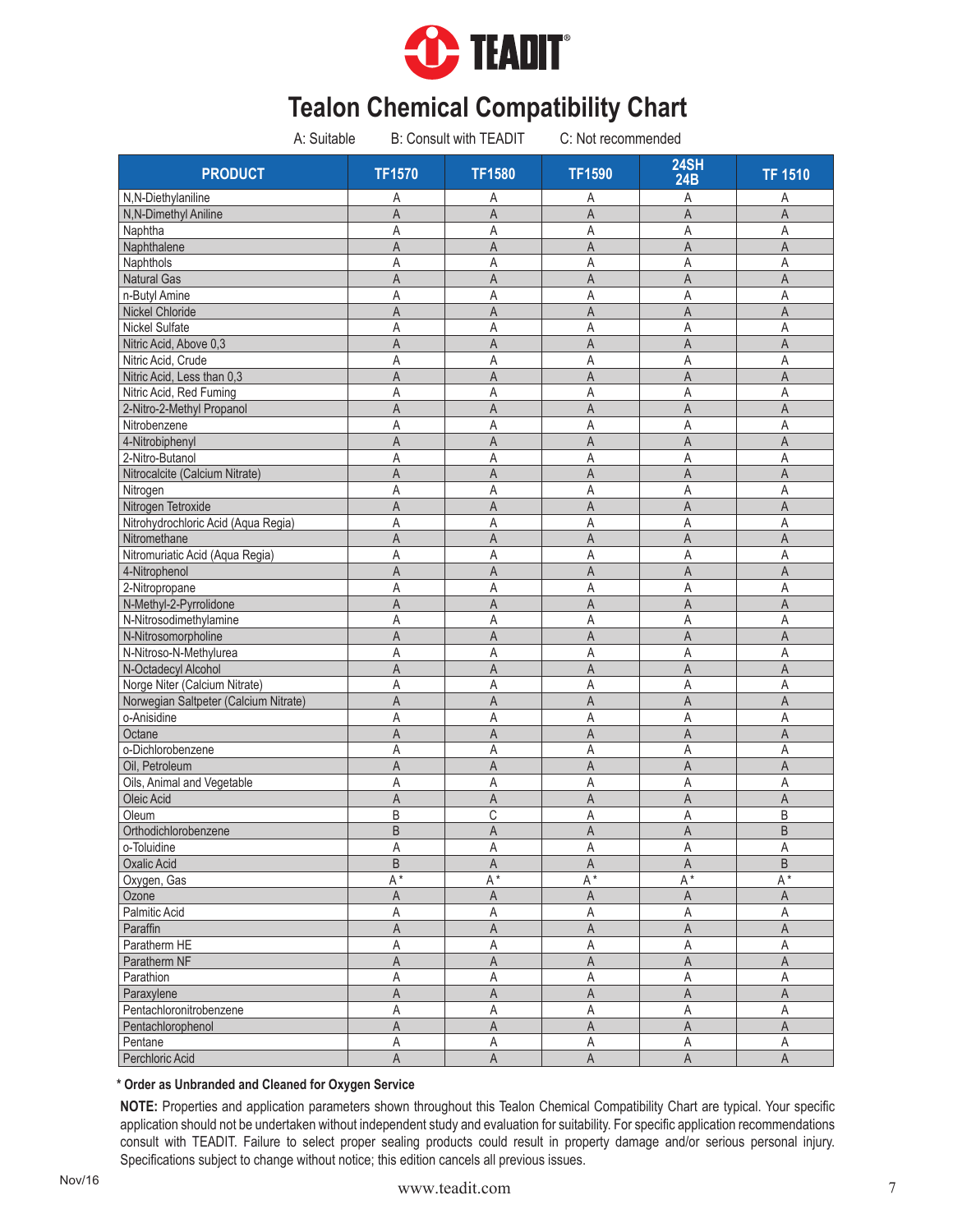

| A: Suitable                           |                | <b>B: Consult with TEADIT</b> | C: Not recommended |                           |                         |
|---------------------------------------|----------------|-------------------------------|--------------------|---------------------------|-------------------------|
| <b>PRODUCT</b>                        | <b>TF1570</b>  | <b>TF1580</b>                 | <b>TF1590</b>      | <b>24SH</b><br><b>24B</b> | <b>TF 1510</b>          |
| Perchloroethylene                     | Α              | Α                             | Α                  | Α                         | Α                       |
| Petroleum Oils, Refined               | A              | A                             | A                  | $\overline{A}$            | A                       |
| Petroleum Oils, Crude                 | A              | Α                             | Α                  | Α                         | Α                       |
| Phenol                                | $\overline{A}$ | A                             | A                  | $\overline{A}$            | $\mathsf{A}$            |
| Phosgene                              | Α              | A                             | Α                  | A                         | Α                       |
| <b>Phosphate Esters</b>               | A              | A                             | A                  | $\overline{A}$            | $\mathsf{A}$            |
| Phosphine                             | Α              | Α                             | Α                  | A                         | A                       |
| Phosphoric Acid, Pure, = 45%          | A              | A                             | A                  | $\mathsf{A}$              | $\overline{A}$          |
| Phosphoric Acid, Pure, > 45%, > 150°F | B              | A                             | C                  | A                         | B                       |
| Phosphoric Acid, Pure, > 45%, >150°F  | B              | A                             | B                  | $\overline{A}$            | B                       |
| Phosphoric Acid, Crude                | С              | Α                             | C                  | Α                         | C                       |
| Phosphorus Pentachloride              | A              | A                             | A                  | A                         | $\mathsf{A}$            |
| Phosphorus, Elemental                 | Α              | Α                             | Α                  | Α                         | Α                       |
| <b>Phthalic Acid</b>                  | A              | A                             | A                  | A                         | $\mathsf A$             |
| Phthalic Anhydride                    | Α              | Α                             | Α                  | Α                         | Α                       |
| Picric Acid, Molten                   | $\overline{B}$ | B                             | $\sf B$            | $\sf B$                   | B                       |
| Picric Acid, Water Solution           | A              | Α                             | Α                  | Α                         | Α                       |
| Pinene                                | A              | A                             | A                  | A                         | $\mathsf{A}$            |
| Piperidine                            | Α              | Α                             | Α                  | Α                         | Α                       |
| Polyacrylonitrile                     | A              | $\overline{A}$                | $\mathsf A$        | $\mathsf A$               | $\mathsf A$             |
| Polychlorinated Biphenyls             | Α              | Α                             | Α                  | Α                         | A                       |
| Potash, Potassium Carbonate           | A              | A                             | A                  | A                         | A                       |
| Potassium Acetate                     | Α              | A                             | Α                  | $\mathsf A$               | Α                       |
| Potassium Bichromate                  | A              | $\mathsf{A}$                  | A                  | A                         | $\mathsf{A}$            |
| Potassium chlorate                    | A              | Α                             | Α                  | A                         | A                       |
| Potassium chloride                    | A              | A                             | A                  | A                         | A                       |
| Potassium Chromate, Red               | Α              | A                             | Α                  | A                         | A                       |
| Potassium Cyanide                     | $\overline{A}$ | $\overline{A}$                | A                  | $\overline{A}$            | $\overline{A}$          |
| Potassium Dichromate                  | A              | A                             | Α                  | Α                         | A                       |
| Potassium Hydroxide                   | B              | B                             | C                  | A                         | B                       |
| Potassium Hypochlorite                | Α              | Α                             | Α                  | A                         | Α                       |
| Potassium iodide                      | A              | $\overline{A}$                | A                  | A                         | $\mathsf{A}$            |
| Potassium Nitrate                     | A              | A                             | Α                  | A                         | A                       |
| Potassium Permanganate                | A              | A                             | Α                  | A                         | A                       |
| Potassium Sulfate                     | A              | Α                             | Α                  | A                         | Α                       |
| Potassium, Elemental                  | C              | C                             | $\mathsf C$        | $\mathsf C$               | $\mathsf C$             |
| p-Phenylenediamine                    | Α              | Α                             | Α                  | A                         | Α                       |
| <b>Producer Gas</b>                   | Α              | A                             | Α                  | A                         | A                       |
| Propane                               | A              | Α                             | Α                  | Α                         | Α                       |
| 1,3-Propane Sultone                   | A              | $\mathsf A$                   | $\mathsf A$        | $\mathsf A$               | $\overline{\mathsf{A}}$ |
| Propionaldehyde                       | Α              | Α                             | Α                  | Α                         | Α                       |
| Propoxur (Baygon)                     | Α              | A                             | A                  | A                         | A                       |
| Propyl alcohol                        | Α              | A                             | Α                  | Α                         | Α                       |
| Propyl Nitrate                        | Α              | $\mathsf A$                   | $\mathsf A$        | $\mathsf A$               | $\mathsf A$             |
| Propylene                             | Α              | A                             | Α                  | $\mathsf A$               | $\mathsf A$             |
| Propylene Dichloride                  | A              | A                             | Α                  | $\mathsf A$               | A                       |
| Propylene Glycol                      | A              | $\mathsf A$                   | $\mathsf A$        | $\mathsf A$               | $\mathsf A$             |
| Propylene Oxide                       | A              | $\mathsf A$                   | $\mathsf A$        | $\overline{\mathsf{A}}$   | $\mathsf A$             |
| 1,2-Propylenimine                     | B              | $\mathsf A$                   | B                  | $\mathsf A$               | B                       |
| Prussic Acid, Hydrocyanic Acid        | A              | Α                             | A                  | $\mathsf A$               | A                       |
| Pyridine                              | Α              | $\mathsf A$                   | $\mathsf A$        | $\mathsf A$               | $\mathsf A$             |
| Quinoline                             | $\overline{A}$ | $\overline{A}$                | $\overline{A}$     | $\overline{A}$            | $\overline{\mathsf{A}}$ |
| Quinone                               | A              | Α                             | Α                  | Α                         | $\mathsf A$             |
| Rapeseed oil                          | $\mathsf A$    | $\mathsf A$                   | $\mathsf A$        | $\mathsf A$               | $\mathsf A$             |
| Refrigerant, 10                       | Α              | A                             | A                  | $\mathsf A$               | $\mathsf A$             |
|                                       |                |                               |                    |                           |                         |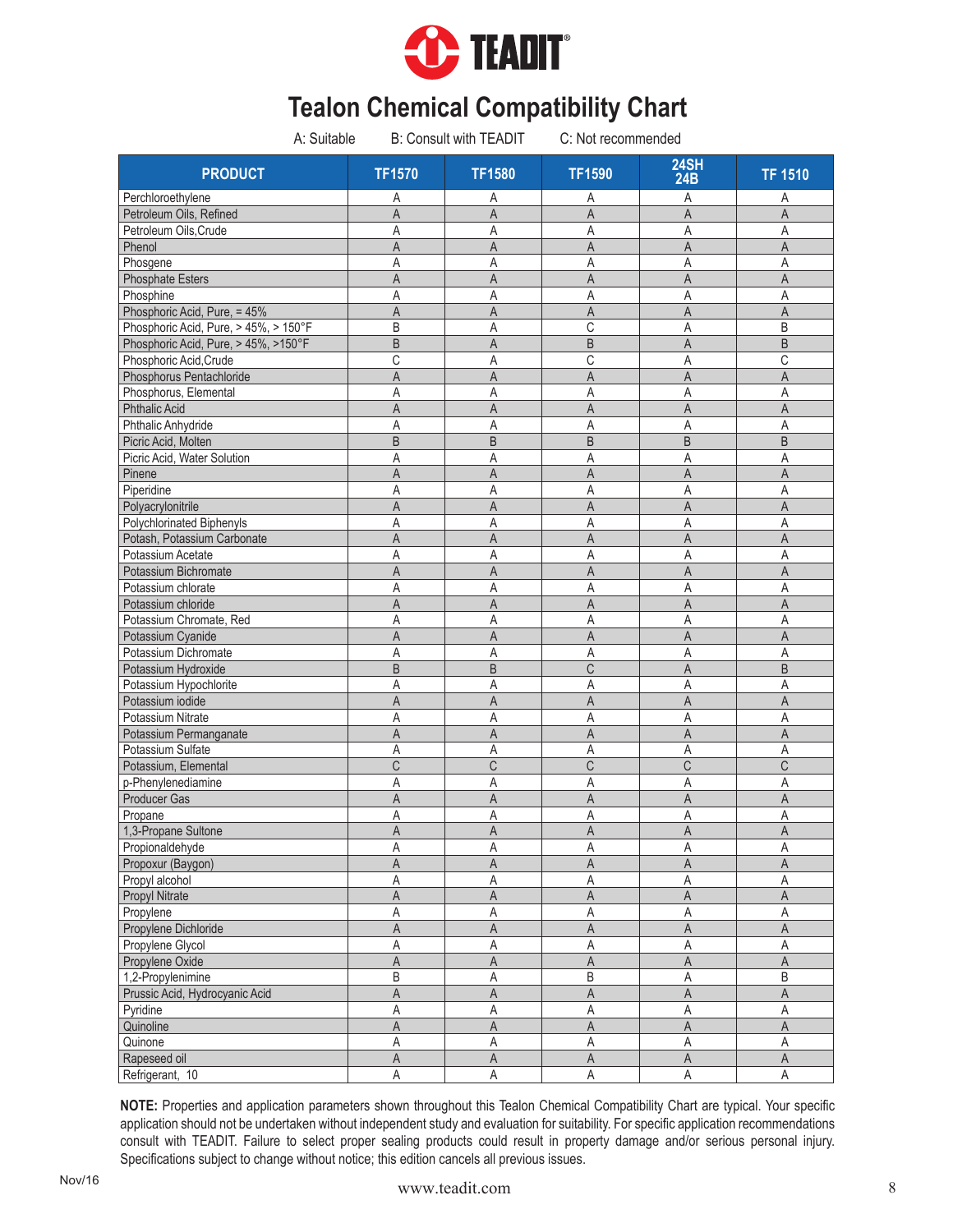

| A: Suitable                       |                         | <b>B: Consult with TEADIT</b> | C: Not recommended |                         |                         |
|-----------------------------------|-------------------------|-------------------------------|--------------------|-------------------------|-------------------------|
| <b>PRODUCT</b>                    | <b>TF1570</b>           | <b>TF1580</b>                 | <b>TF1590</b>      | 24SH<br>24B             | <b>TF 1510</b>          |
| Refrigerant, 218                  | Α                       | A                             | A                  | A                       | Α                       |
| Refrigerant, 11                   | Α                       | A                             | Α                  | A                       | A                       |
| Refrigerant, 112                  | A                       | A                             | A                  | A                       | $\mathsf A$             |
| Refrigerant, 113                  | Α                       | Α                             | Α                  | A                       | A                       |
| Refrigerant, 114                  | A                       | $\overline{A}$                | A                  | A                       | $\overline{A}$          |
| Refrigerant, 114B2                | Α                       | Α                             | Α                  | A                       | Α                       |
| Refrigerant, 115                  | A                       | A                             | A                  | A                       | A                       |
| Refrigerant, 12                   | Α                       | Α                             | A                  | A                       | Α                       |
| Refrigerant, 123                  | A                       | A                             | A                  | $\overline{A}$          | A                       |
| Refrigerant, 124                  | Α                       | A                             | Α                  | A                       | A                       |
| Refrigerant, 125                  | A                       | A                             | A                  | A                       | A                       |
| Refrigerant, 13                   | Α                       | Α                             | Α                  | A                       | Α                       |
| Refrigerant, 134a                 | A                       | A                             | A                  | A                       | A                       |
| Refrigerant, 13B1                 | Α                       | A                             | Α                  | Α                       | Α                       |
| Refrigerant, 141b                 | Α                       | A                             | A                  | A                       | A                       |
| Refrigerant, 142b                 | A                       | Α                             | Α                  | Α                       | Α                       |
| Refrigerant, 143a                 | A                       | A                             | A                  | A                       | A                       |
| Refrigerant, 152a                 | A                       | Α                             | Α                  | Α                       | Α                       |
| Refrigerant, 21                   | Α                       | A                             | A                  | A                       | A                       |
| Refrigerant, 22                   | Α                       | A                             | Α                  | Α                       | A                       |
| Refrigerant, 23                   | $\mathsf{A}$            | A                             | A                  | A                       | $\overline{A}$          |
| Refrigerant, 290                  | Α                       | A                             | Α                  | Α                       | Α                       |
| Refrigerant, 31                   | A                       | A                             | A                  | A                       | A                       |
| Refrigerant, 32                   | Α                       | A                             | Α                  | A                       | $\overline{A}$          |
| Refrigerant, 500                  | A                       | $\mathsf{A}$                  | $\overline{A}$     | A                       | $\mathsf{A}$            |
| Refrigerant, 502                  | Α                       | Α                             | Α                  | A                       | Α                       |
| Refrigerant, 503                  | A                       | A                             | A                  | $\overline{A}$          | $\mathsf A$             |
| Refrigerant, 507                  | A                       | Α                             | Α                  | A                       | A                       |
| Refrigerant, 744 (Carbon dioxide) | $\overline{\mathsf{A}}$ | $\mathsf{A}$                  | $\overline{A}$     | $\overline{A}$          | $\overline{A}$          |
| Refrigerant, 777 (Ammonia)        | Α                       | Α                             | Α                  | A                       | Α                       |
| Refrigerant, C316                 | A                       | A                             | A                  | $\overline{A}$          | $\mathsf{A}$            |
| Refrigerant, C318                 | Α                       | Α                             | A                  | A                       | Α                       |
| Refrigerant, HP62                 | A                       | A                             | A                  | A                       | A                       |
| Refrigerant, HP80                 | Α                       | Α                             | Α                  | A                       | Α                       |
| Refrigerant, HP81                 | A                       | A                             | A                  | A                       | $\mathsf{A}$            |
| Salicylic Acid                    | Α                       | Α                             | Α                  | Α                       | Α                       |
| Salicylic Acid, 10%, = 150°F      | A                       | A                             | A                  | A                       | A                       |
| Salt Water                        | Α                       | Α                             | Α                  | Α                       | Α                       |
| Saltpeter, Potassium Nitrate      | A                       | $\mathsf A$                   | A                  | A                       | $\mathsf A$             |
| Sewage                            | Α                       | A                             | Α                  | $\mathsf A$             | $\mathsf A$             |
| Silicone Oil                      | A                       | $\mathsf A$                   | $\mathsf A$        | $\mathsf A$             | $\mathsf A$             |
| Silver Nitrate                    | Α                       | Α                             | Α                  | Α                       | Α                       |
| Skydrols                          | A                       | $\overline{A}$                | A                  | $\mathsf A$             | A                       |
| Soap Solutions                    | Α                       | A                             | Α                  | $\mathsf A$             | $\overline{A}$          |
| Soda Ash, Sodium Carbonate        | A                       | A                             | A                  | $\overline{\mathsf{A}}$ | $\mathsf A$             |
| Sodium Aluminate                  | Α                       | Α                             | Α                  | A                       | $\mathsf A$             |
| Sodium Bicarbonate, Baking Soda   | $\overline{\mathsf{A}}$ | $\mathsf A$                   | $\mathsf A$        | $\mathsf A$             | $\mathsf A$             |
| Sodium Bisulfate, Dry             | A                       | $\mathsf A$                   | A                  | A                       | $\mathsf A$             |
| Sodium Bisulfite                  | A                       | $\mathsf A$                   | $\mathsf A$        | $\mathsf A$             | $\mathsf A$             |
| Sodium Chlorate                   | Α                       | $\mathsf A$                   | Α                  | Α                       | $\mathsf A$             |
| Sodium Chloride                   | $\overline{\mathsf{A}}$ | $\overline{A}$                | A                  | $\overline{A}$          | $\overline{A}$          |
| Sodium Cyanide                    | C                       | A                             | $\overline{C}$     | A                       | $\overline{C}$          |
| Sodium Hydroxide                  | $\overline{B}$          | $\mathsf A$                   | $\mathsf C$        | $\mathsf A$             | $\overline{\mathsf{B}}$ |
| Sodium Hypochlorite               | Α                       | Α                             | Α                  | $\overline{A}$          | Α                       |
| Sodium Metaborate Peroxyhydrate   | $\overline{\mathsf{A}}$ | $\overline{A}$                | A                  | $\overline{A}$          | $\overline{\mathsf{A}}$ |
|                                   |                         |                               |                    |                         |                         |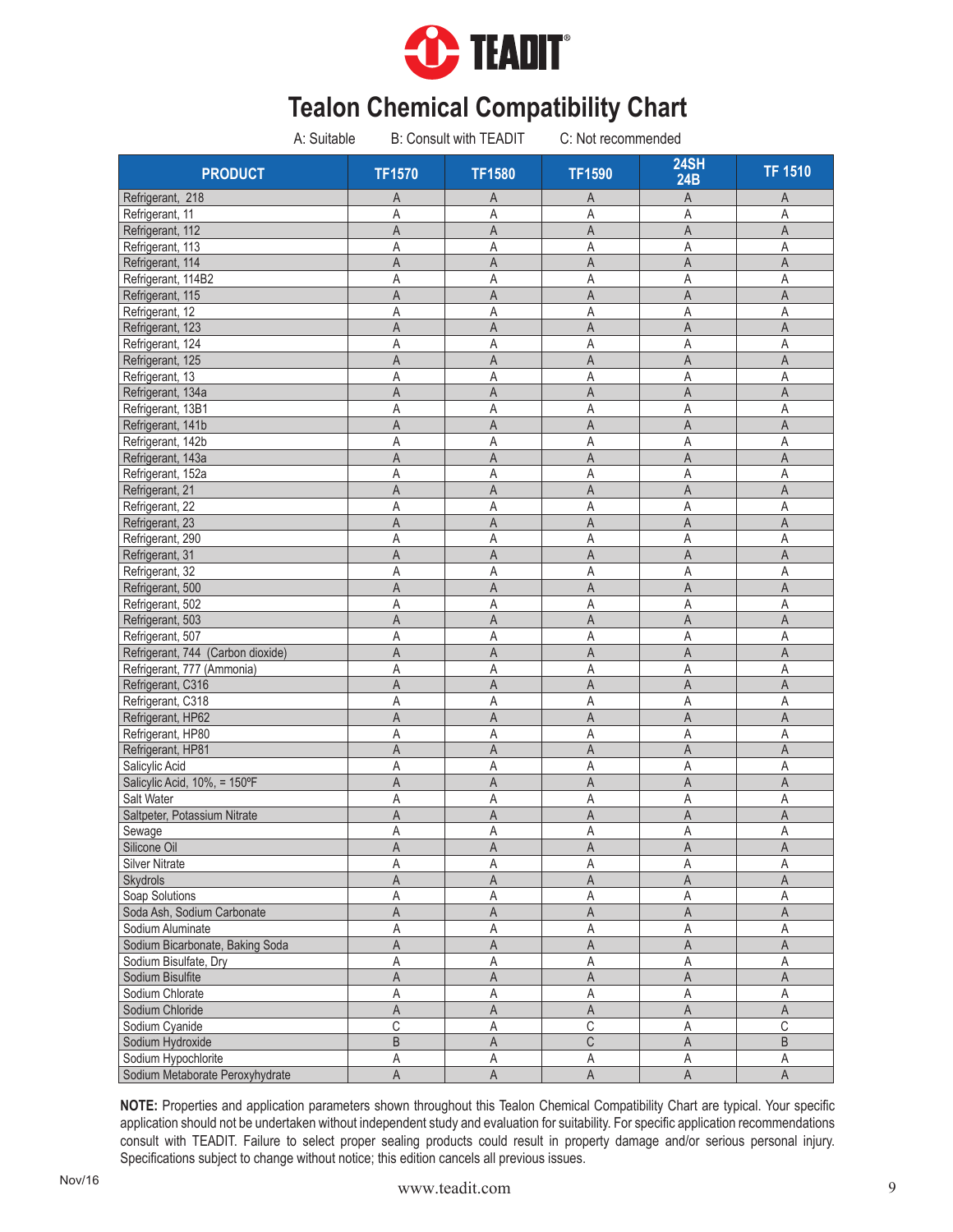

| A: Suitable                                 |                         | <b>B: Consult with TEADIT</b> | C: Not recommended |                         |                |
|---------------------------------------------|-------------------------|-------------------------------|--------------------|-------------------------|----------------|
| <b>PRODUCT</b>                              | <b>TF1570</b>           | <b>TF1580</b>                 | <b>TF1590</b>      | <b>24SH</b><br>24B      | <b>TF 1510</b> |
| Sodium Metaphosphate                        | Α                       | Α                             | B                  | A                       | Α              |
| Sodium Nitrate                              | $\overline{A}$          | A                             | A                  | A                       | $\overline{A}$ |
| Sodium Perborate                            | Α                       | Α                             | Α                  | Α                       | Α              |
| Sodium Peroxide                             | $\overline{A}$          | A                             | A                  | $\overline{A}$          | $\mathsf{A}$   |
| Sodium Phosphate, Dibasic                   | B                       | Α                             | B                  | A                       | B              |
| Sodium Phosphate, Monobasic                 | A                       | A                             | A                  | A                       | A              |
| Sodium Phosphate, Tribasic                  | B                       | A                             | С                  | Α                       | B              |
| Sodium Silicate                             | $\overline{B}$          | A                             | B                  | A                       | B              |
| Sodium Sulfate                              | A                       | A                             | A                  | A                       | A              |
| Sodium Sulfide                              | A                       | $\overline{A}$                | A                  | A                       | $\overline{A}$ |
| Sodium Superoxide                           | A                       | A                             | A                  | A                       | A              |
| Sodium Thiosulfate, Hypo                    | A                       | A                             | A                  | A                       | A              |
| Sodium, Elemental                           | C                       | C                             | C                  | С                       | C              |
| Soybean Oil10                               | A                       | $\overline{A}$                | A                  | A                       | A              |
| Stannic Chloride                            | Α                       | Α                             | Α                  | Α                       | Α              |
| <b>Starch</b>                               | A                       | $\overline{A}$                | A                  | A                       | $\mathsf{A}$   |
| Steam                                       | Α                       | A                             | Α                  | A                       | Α              |
| <b>Stearic Acid</b>                         | A                       | $\overline{A}$                | A                  | A                       | A              |
| Styrene                                     | B                       | B                             | B                  | A                       | B              |
| <b>Styrene Oxide</b>                        | A                       | $\overline{A}$                | A                  | A                       | A              |
| Sugar                                       | Α                       | A                             | Α                  | $\mathsf A$             | Α              |
| Sulfur Chloride                             | A                       | A                             | A                  | A                       | A              |
| Sulfur Dioxide                              | Α                       | Α                             | Α                  | Α                       | A              |
| Sulfur Trioxide, Dry or Wet                 | A                       | $\mathsf{A}$                  | A                  | A                       | $\mathsf{A}$   |
| Sulfur, Molten                              | A                       | A                             | Α                  | A                       | A              |
| Sulfuric Acid, 10%, Above 150°F             | A                       | A                             | A                  | A                       | A              |
| Sulfuric Acid, 10-75%, 500°F and below      | Α                       | A                             | Α                  | Α                       | A              |
| Sulfuric Acid, 75-98%, 150°F and below      | $\overline{A}$          | B                             | A                  | A                       | $\mathsf{A}$   |
| Sulfuric Acid, 75-98%, 150°F to 500°F       | B                       | B                             | A                  | A                       | B              |
| Sulfuric Acid, Fuming                       | B                       | C                             | A                  | A                       | B              |
| Sulfurous Acid                              | Α                       | A                             | Α                  | A                       | A              |
| Syltherm 800                                | $\overline{A}$          | $\overline{A}$                | A                  | $\overline{A}$          | $\mathsf{A}$   |
| Syltherm XLT                                | A                       | A                             | Α                  | A                       | A              |
| <b>Tannic Acid</b>                          | A                       | A                             | Α                  | A                       | A              |
| Tar                                         | Α                       | A                             | Α                  | A                       | A              |
| <b>Tartaric Acid</b>                        | A                       | $\overline{A}$                | A                  | A                       | $\mathsf{A}$   |
| 2,3,7,8-TCDB-p-Dioxin                       | Α                       | A                             | Α                  | Α                       | A              |
| tert-Butyl Amine                            | A                       | A                             | A                  | A                       | A              |
| Tetrabromoethane                            | Α                       | A                             | Α                  | Α                       | Α              |
| Tetrachlorethane                            | A                       | $\mathsf A$                   | A                  | $\overline{\mathsf{A}}$ | $\mathsf A$    |
|                                             |                         | Α                             |                    |                         | Α              |
| Tetrachloroethylene<br>Tetrahydrofuran, THF | А                       |                               | Α                  | Α                       |                |
|                                             | Α                       | A                             | Α                  | Α                       | A              |
| Therminol 44                                | А                       | Α                             | Α                  | Α<br>$\mathsf A$        | Α<br>A         |
| Therminol 55                                | A                       | A                             | A                  |                         |                |
| Therminol 59                                | Α                       | Α                             | Α                  | Α                       | Α              |
| Therminol 60                                | A                       | A                             | A                  | A                       | A              |
| Therminol 66                                | Α                       | A                             | Α                  | A                       | Α              |
| Therminol 75                                | $\mathsf A$             | $\mathsf A$                   | A                  | $\mathsf A$             | $\mathsf A$    |
| Therminol D12                               | $\mathsf A$             | Α                             | Α                  | A                       | Α              |
| Therminol LT                                | A                       | A                             | A                  | A                       | A              |
| Therminol VP-1                              | Α                       | A                             | $\mathsf A$        | A                       | Α              |
| Therminol XP                                | $\overline{\mathsf{A}}$ | A                             | $\mathsf A$        | $\overline{\mathsf{A}}$ | $\mathsf A$    |
| Thionyl Chloride                            | Α                       | Α                             | Α                  | Α                       | $\mathsf A$    |
| <b>Titanium Sulfate</b>                     | $\mathsf A$             | $\mathsf A$                   | $\mathsf A$        | $\mathsf A$             | $\mathsf A$    |
| Titanium Tetrachloride                      | A                       | A                             | A                  | A                       | $\mathsf A$    |